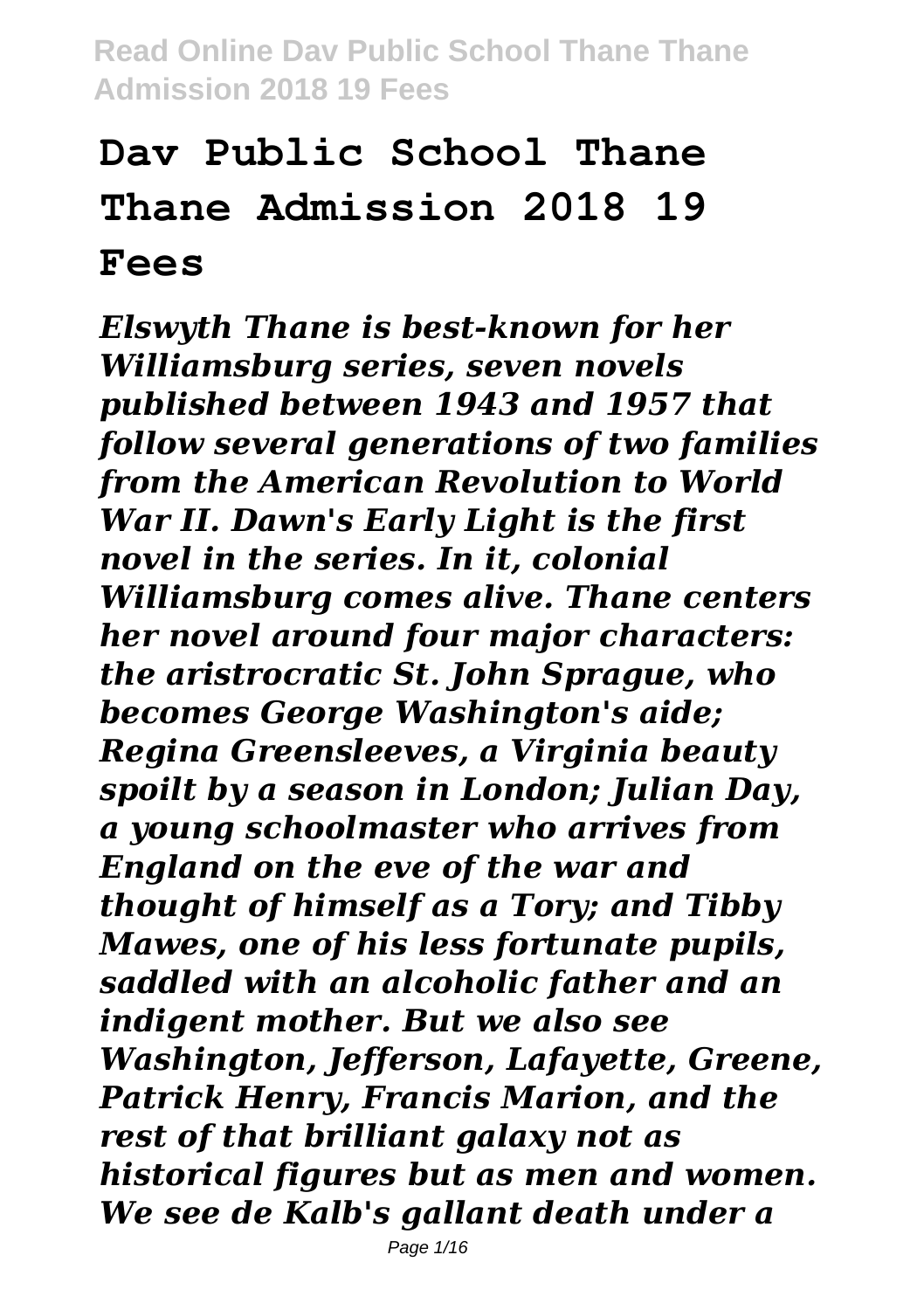*cavalry charge at Camden. We penetrate Marion's swamp-encircled stronghold on the Peedee. We watch the cat-and-mouse game between Cornwallis and Lafayette. Dawn's Early Light is the human story behind our first war for liberty, and of the men and women loving and laughing through it to the dawn of a better world. The Most Authentic Source Of Information On Higher Education In India The Handbook Of Universities, Deemed Universities, Colleges, Private Universities And Prominent Educational & Research Institutions Provides Much Needed Information On Degree And Diploma Awarding Universities And Institutions Of National Importance That Impart General, Technical And Professional Education In India. Although Another Directory Of Similar Nature Is Available In The Market, The Distinct Feature Of The Present Handbook, That Makes It One Of Its Kind, Is That It Also Includes Entries And Details Of The Private Universities Functioning Across The Country.In This Handbook, The Universities Have Been Listed In An Alphabetical Order. This Facilitates Easy Location Of Their* Page 2/16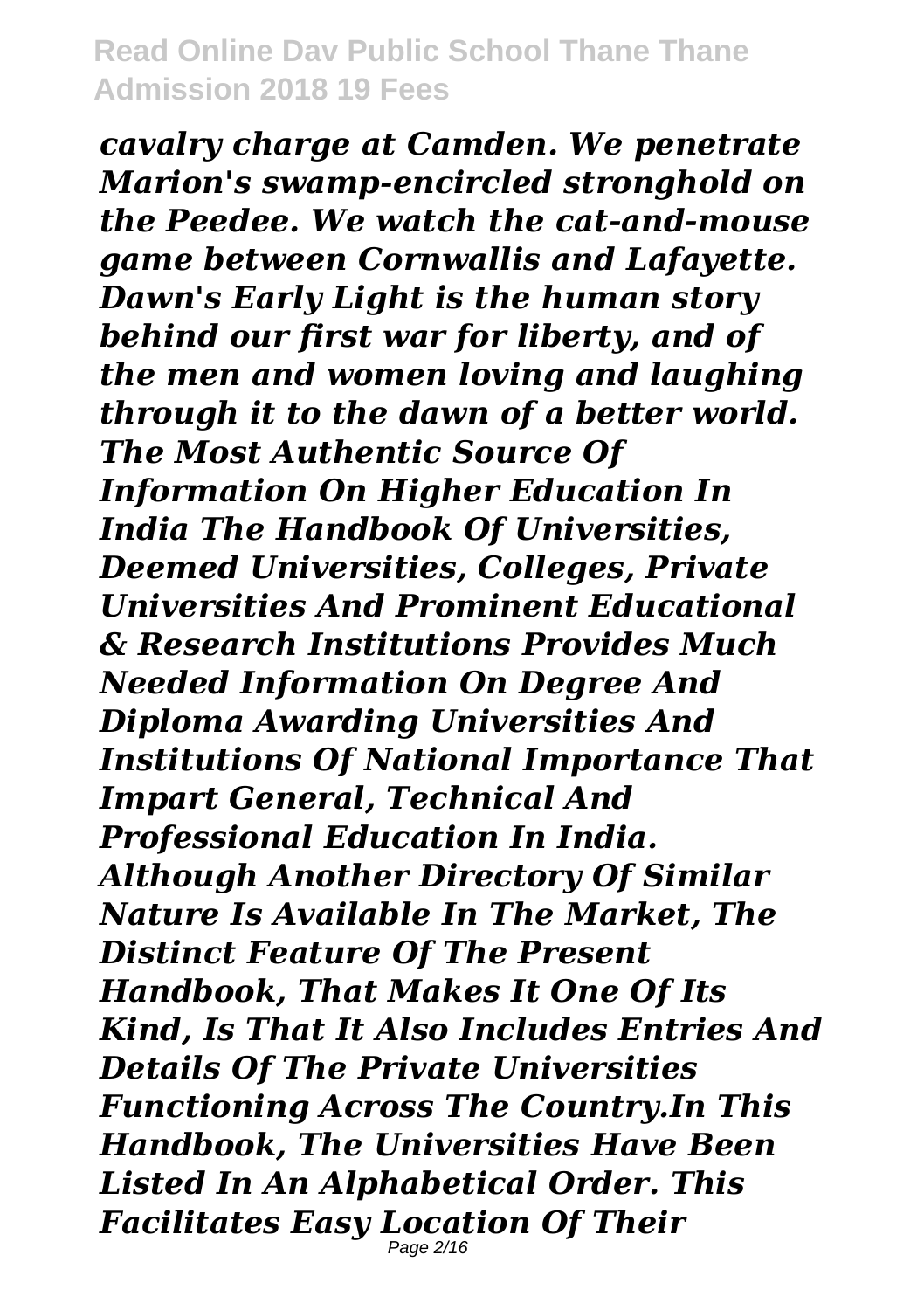*Names. In Addition To The Brief History Of These Universities, The Present Handbook Provides The Names Of Their Vice-Chancellor, Professors And Readers As Well As Their Faculties And Departments. It Also Acquaints The Readers With The Various Courses Of Studies Offered By Each University.It Is Hoped That The Handbook In Its Present Form, Will Prove Immensely Helpful To The Aspiring Students In Choosing The Best Educational Institution For Their Career Enhancement. In Addition, It Will Also Prove Very Useful For The Publishers In Mailing Their Publicity Materials. Even The Suppliers Of Equipment And Services Required By These Educational Institutions Will Find It Highly Valuable.*

*A Compilation of Matters of Local History from the Columns of the Wilkes-Barre Record*

*Dawn's Early Light*

# *Speeches on Special Occasions Reference India: G-L*

# *不堪回首伊斯坦布尔*

In this survival guide for the new attorney, in-depth advice on law office life, includes how to work with senior attorneys, legal research, memos, drafting,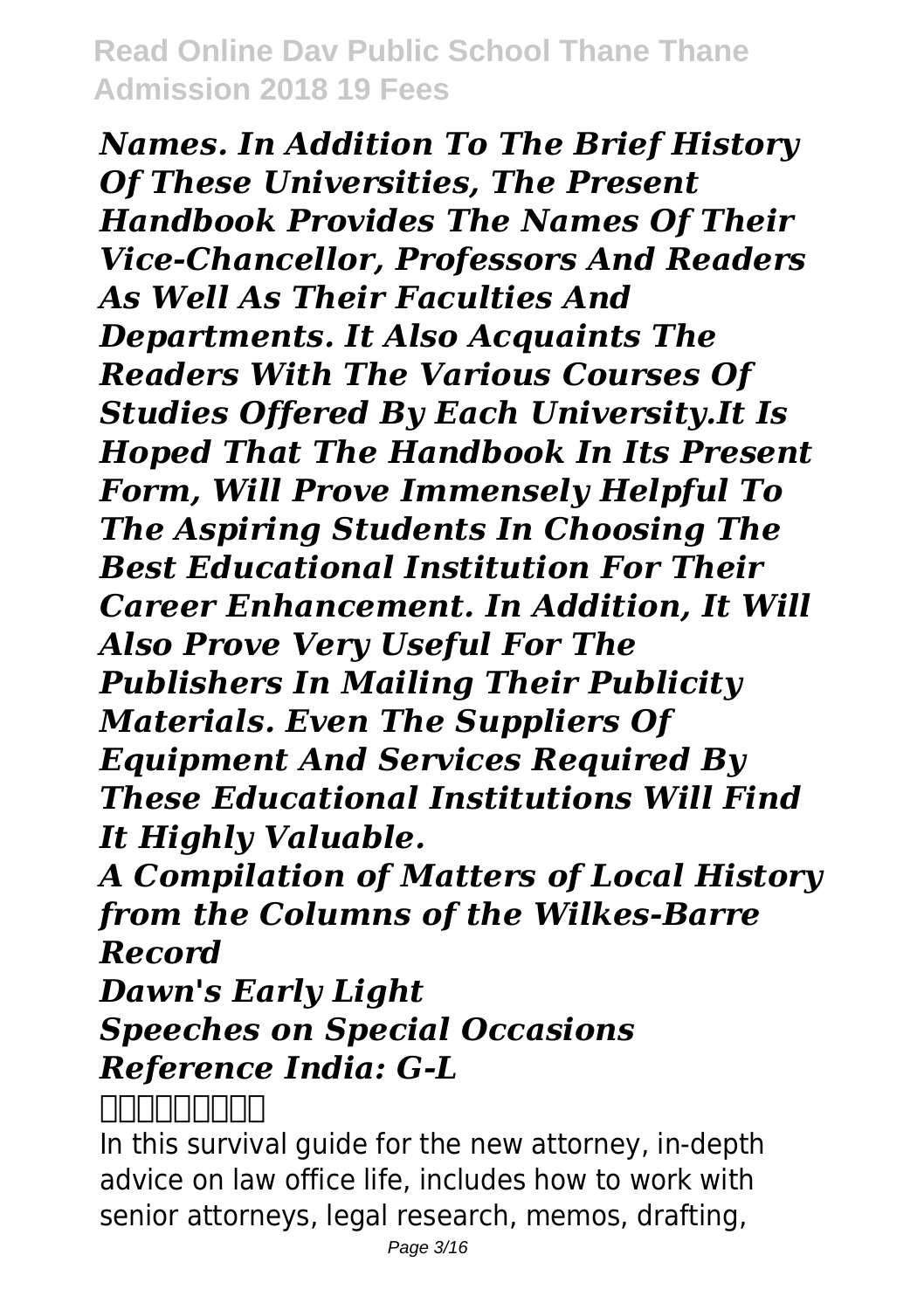mistakes, grammar, email, workload, timesheets, reviews, teamwork, deportment, attitude, perspective, working with clients (and dissatisfied clients), working with office staff, using office tools, and, well, not just surviving but thriving in a new career. This book is written for all law graduates, for any law office: a firmâ"large, medium, or smallâ"agency, corporation, or the military.

Includes section "Books."

The Examiner

The Hindu Index

The Early History of Wyoming Valley and Contiguous Territory ...

The Bank Directory

Pigot and co.'s national commercial directory of ...

Scotland, and of the isle of Man

*Collects websites that are family friendly and may be useful for homework, with suggestions regarding navigation and possibly useful tools.*

*Plastic is a polymeric material that has the capability of being molded or shaped, usually by the application of heat and pressure. This property of plasticity, often found in combination with other special properties such as low density, low electrical conductivity, transparency, and toughness, allows plastics to be made into a great variety of products. Many of the chemical names of the polymers employed as plastics have become familiar to consumers, although some are better known by their abbreviations or trade names. Thus, polyethylene terephthalate and polyvinyl chloride are commonly referred to as PET and PVC, while foamed polystyrene*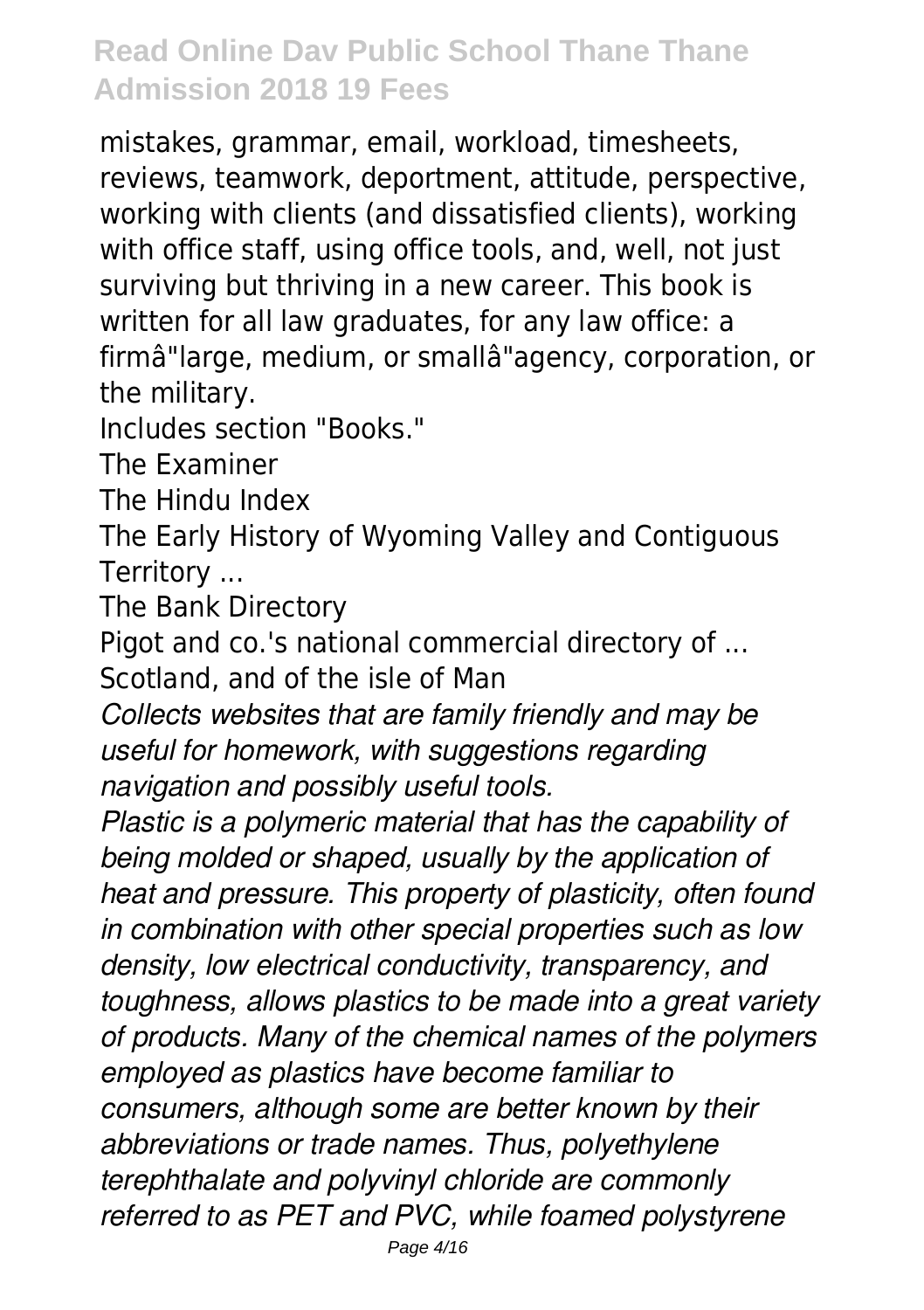*and polymethyl methacrylate are known by their trademarked names, Styrofoam and Plexiglas (or Perspex). The plastic consumption will increase to 20 million tonnes a year in 2020 from the current 8 million tonnes a year in India. Plastics is one of the biggest contributor to India's GDP with the growth rate of 12%-15% per annum, it houses over 50,000 manufacturers and employees of over 40 lakh workers in the plastics industry. Polymers are chemical compounds whose molecules are very large, often resembling long chains made up of a seemingly endless series of interconnected links. The size of these molecules, as is explained in chemistry of industrial polymers, is extraordinary, ranging in the thousands and even millions of atomic mass units. Polymers have found uses in all spheres of life with demand for better materials, greater functional utility, more economical packaging and versatile and durable all-weather products. The per capita consumption of polymers in India is around 5.5 kg. The Government of India has prepared an ambitious plan to achieve a ten-fold increase in plastic exports (from \$ 25 mn to 250 mn) to the US. Polyethylene terephthalate is a thermoplastic polymer resin of the polyester family and is used in synthetic fibers; beverage, food and other liquid containers; thermoforming applications; and engineering resins often in combination with glass fiber. PET in its natural state is a colorless, semi-crystalline resin. Based on how it is processed, PET can be semirigid to rigid, and it is very lightweight. It makes a good gas and fair moisture barrier, as well as a good barrier to alcohol and solvents. Poly (vinyl chloride), is the third-*Page 5/16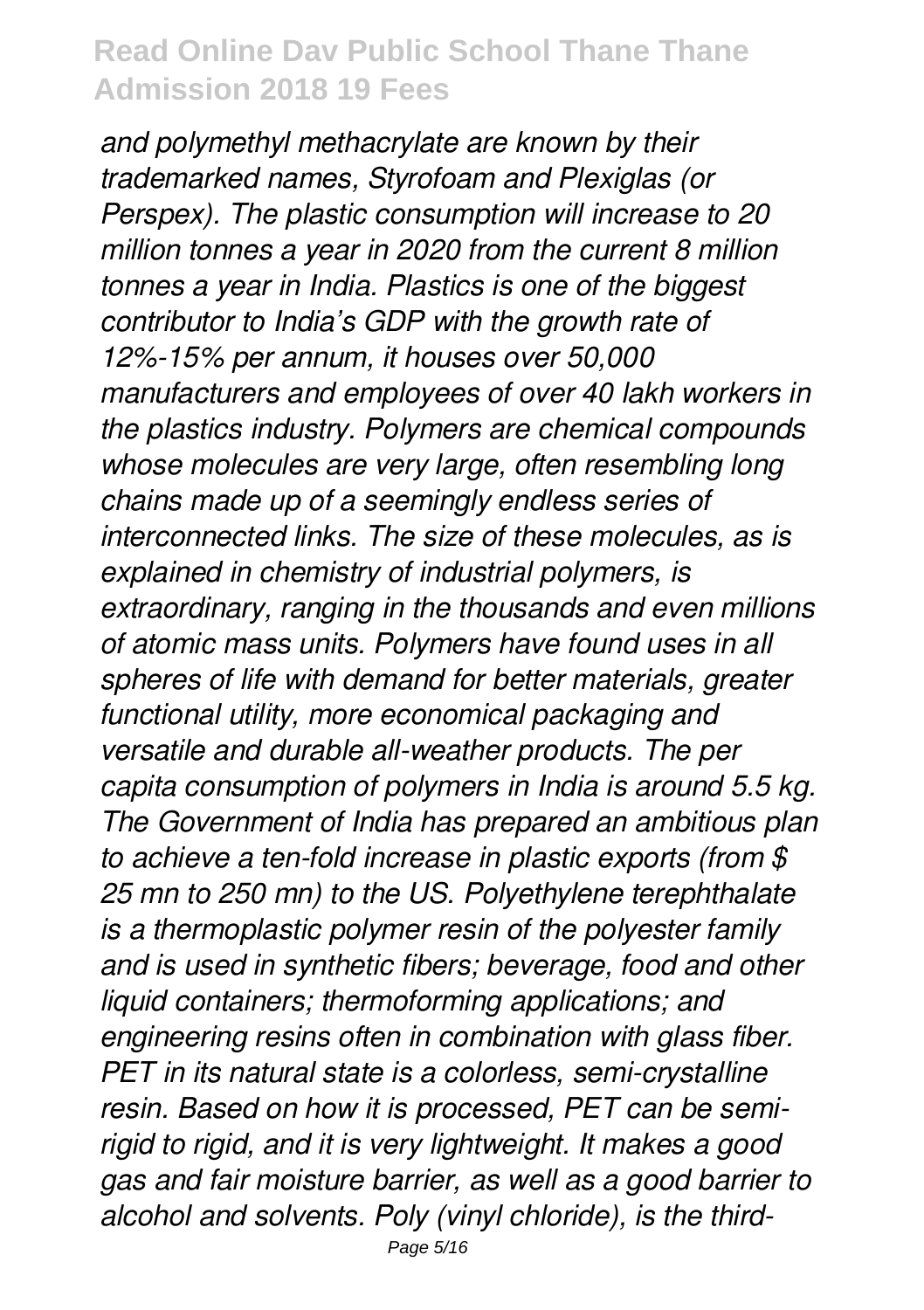*most widely produced polymer, after polyethylene and polypropylene. PVC comes in two basic forms: rigid (sometimes abbreviated as RPVC) and flexible. The rigid form of PVC is used in construction for pipe and in profile applications such as doors and windows. It is also used for bottles, other non-food packaging, and cards (such as bank or membership cards). It can be made softer and more flexible by the addition of plasticizers, the most widely used being phthalates. Around 1.1 Million Metric Tons, out of which, Polyvinyl chloride (PVC) accounts for 0.36 Million Metric Tons, Polypropylene (PP) 0.27 Million Metric Tons and Polyethylene (PE) 0.46 Million Metric Tons. The quantum of imports increased further to 1.8 MMT with imports of Polyvinyl chloride (PVC), Polypropylene (PP) and Polyethylene (PE) rising to 0.70, 0.43 and 0.62 MMT. Replicating the growth in gross domestic product, polymer demand in India grew from 3.459 Million Metric ton per annum (MMtpa) in 2000 to 9.013 MMtpa in 2011 at a Compound Annual Growth Rate (CAGR) of 9.1%. Strong growth in the packaging sectors will drive the demand further to 14.315 MMtpa in 2016. To meet this growing demand, India increased its polymer production from 3.568 MMtpa in 2000 to 7.377 MMtpa in 2016. With an increase in demand the polymer consumption is expected to double by 2020, to about 20 million metric tons. Disposable is the ability of something to be disposed of or thrown away after use. A disposable (also called disposable product) is a product designed for a single use after which it is recycled or is disposed as solid waste. The term often implies cheapness and shortterm convenience rather than medium to long-term*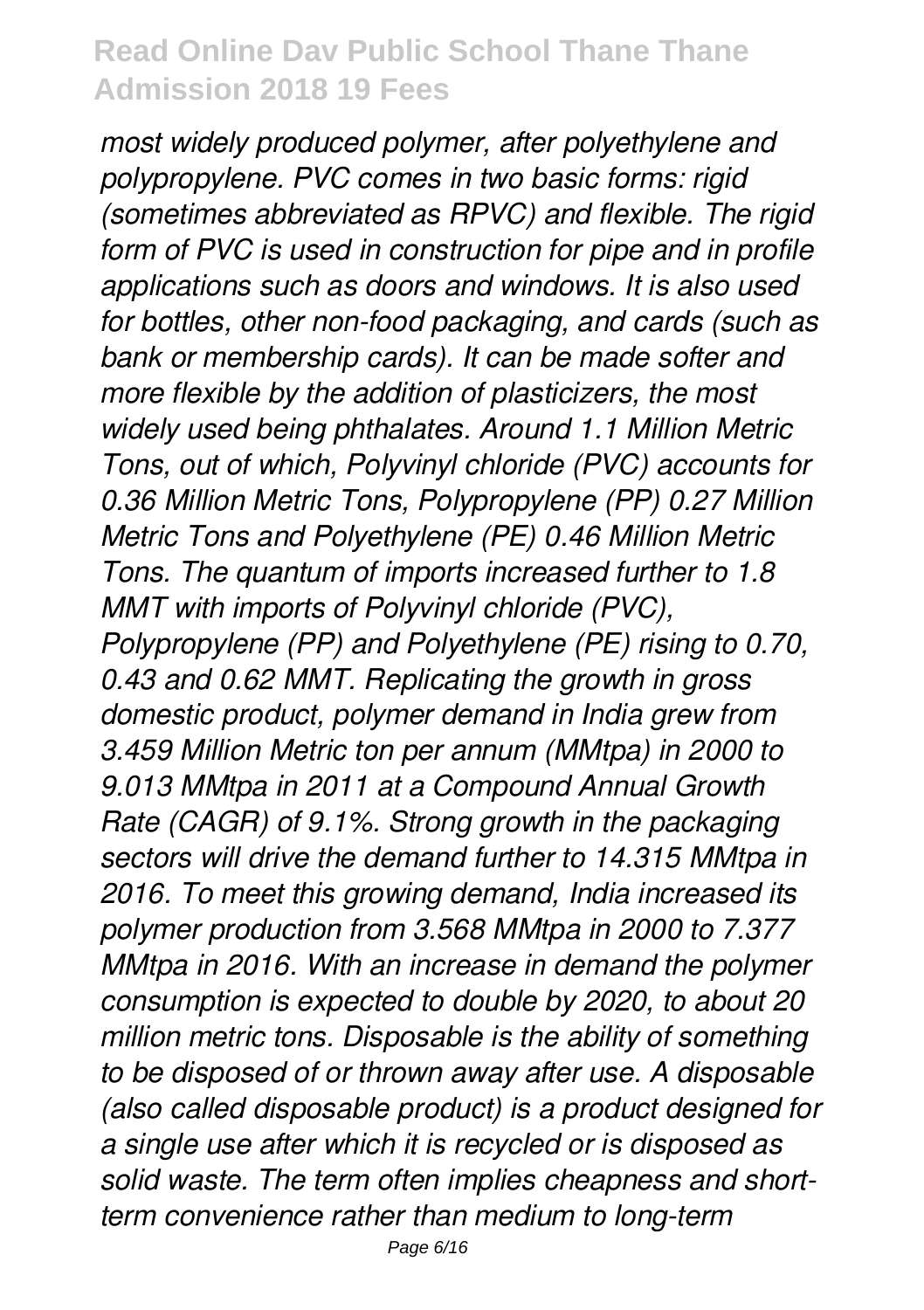*durability. Polystyrene is a synthetic aromatic polymer made from the monomer styrene. Polystyrene can be solid or foamed. General purpose polystyrene is clear, hard, and rather brittle. It is an inexpensive resin per unit weight. It is a rather poor barrier to oxygen and water vapor and has a relatively low melting point. Polystyrene is one of the most widely used plastics, the scale of its production being several billion kilograms per year. India is growing at an average annual rate of 7.6% for the past five years and it is expected to continue growing at an equal if not faster rate. The rapid economic growth is increasing and enhancing employment and business opportunities and in turn increasing disposable incomes. As households with disposable incomes from Rs 200,000 to 1,000,000 a year comprises about 50 million people, roughly 5% of the population at present. By 2025 the size of middle class will increase to about 583 million people, or 41% of the population. The size of the Indian medical device industry will jump to INR 761 billion by 2017 registering a CAGR of 20% during 2012-17. The content of the book includes information about plastic. The major contents of this book are project profiles of projects like Plastics and Polymers Industry in India, Disposable Plastic Syringes, Flexible Polyurethane Foam, PVC Wires & Cables, Disposable Dishes, Knife, Fork & Cutlery Items (Spoon)Thermacol Cups, Glass and Plates, Pet Bottle from Pet Resin, PVC Flex Banner (Front Lit, Backlit & Vinyl),Wood Plastic Composite (WPC),HDPE/PP Woven Sacks, Pet Bottle Recycling, Plastic Injection, Moulded Products (Buckets, Tumblers, Tubs & Toilet Bowl Cleaning Brush),Disposable Plastic Cups, Plates &*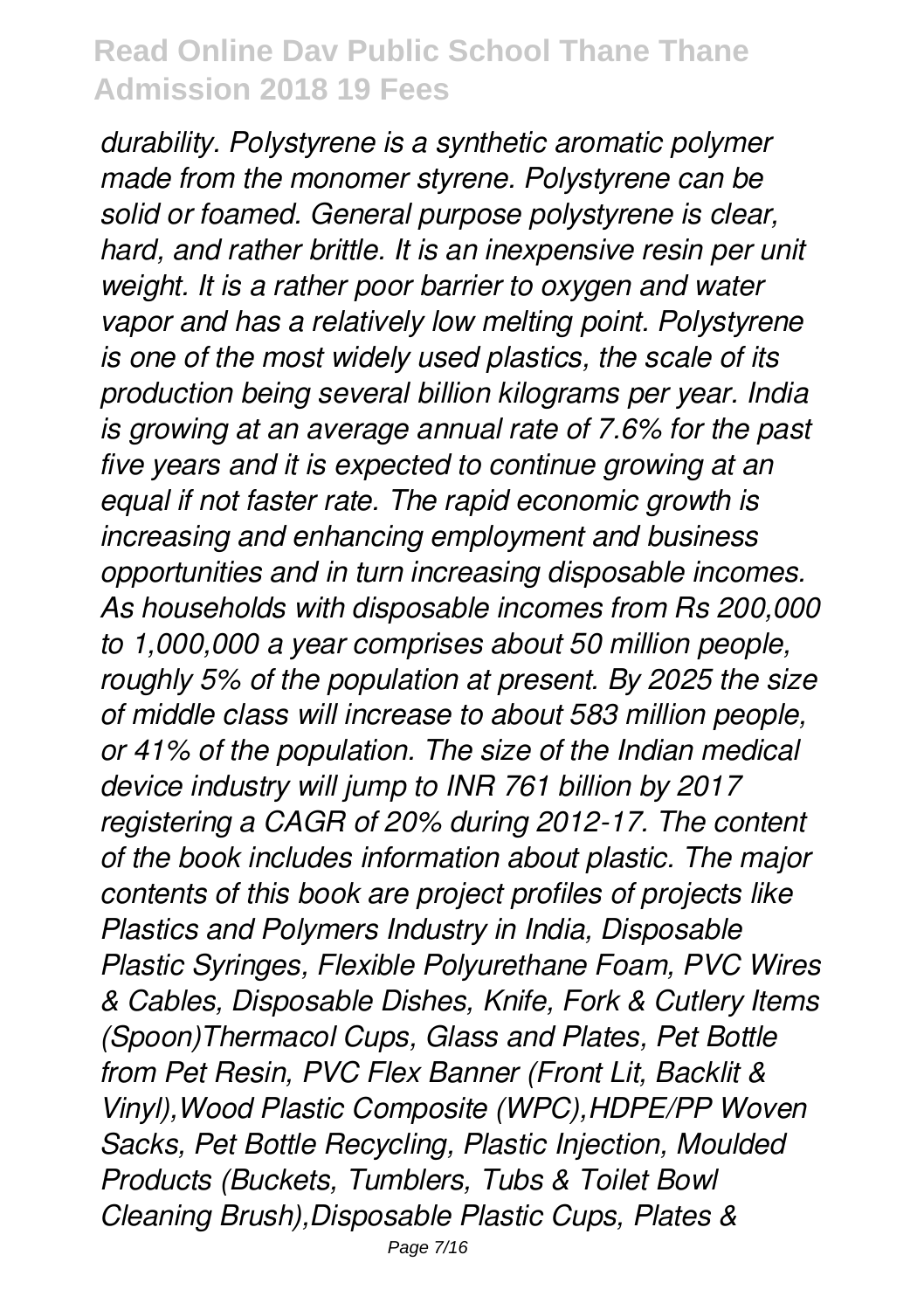*Glasses. Project profile contains information like introduction, uses and applications, properties, manufacturing process, B.I.S. specifications, raw material details, process description, process flow diagram, suppliers of plant & machinery, suppliers of raw material, land & building, plant & machinery, fixed capital, working capital requirement/month, total working capital/month, cost of project, rate of return, breakeven point (B.E.P) This book is very useful for new entrepreneurs, technical institutions, existing units and technocrats. Asian Women*

*Minutes of the ... Session of the Maine Annual Conference of the Methodist Episcopal Church Retrospective Index, Volumes I-XXIX.*

*Biographical Notes about Men & Women of Achievement of Today & Tomorrow*

*The Nation*

**FIELD & STREAM, America's largest outdoor sports magazine, celebrates the outdoor experience with great stories, compelling photography, and sound advice while honoring the traditions hunters and fishermen have passed down for generations.**

**To make optimum use of the Corona forced break from academic work, and to make learning fun, All India Forum for English Students, Scholars and Trainers (AIFEST) organized an Online International Poetry Competition for lovers of literature and poetry in November 2020. The participants**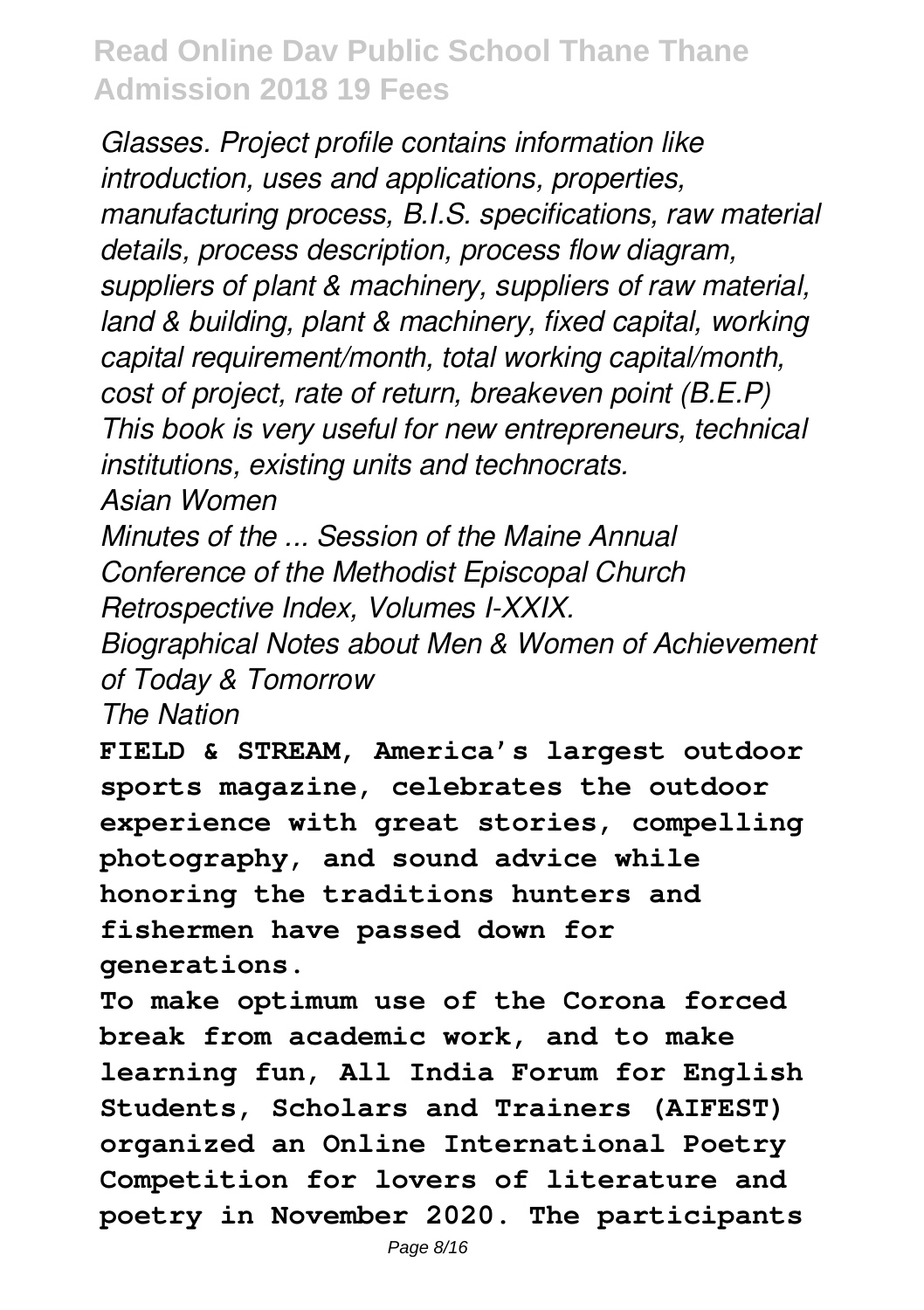**were divided into three categories: Middle School (Classes V to VIII), High School (Classes IX to XII), and an Open Category for everyone else. Themes for poetry were different for different categories.The results were announced on 20th November 2020, following which recitations of selected poems were compiled and posted on the Official YouTube Channel of AIFEST. We left no stone unturned to ensure free, fair and just evaluation and competition. We also made sure that unbiased and capable judges evaluated the poems. All the submissions were checked for plagiarism using both Turnitin and Urkund software.Due to the huge volume of submissions we received, we had to omit many submissions based on the overall grade and score. We also understand that despite our best attempts, there could be subjectivity in evaluation and judgment. Pure objectivity, especially in evaluating poetry, is almost impossible. From the High School Category (Classes IX - XII), 66 poems were awarded A Grade. These poems were sorted and edited based on the subject matter, point of view, and treatment of the theme. This anthology features 35 poems on the theme 'New Love' compiled for the perusal and consumption of the enthusiasts. It is sincerely hoped**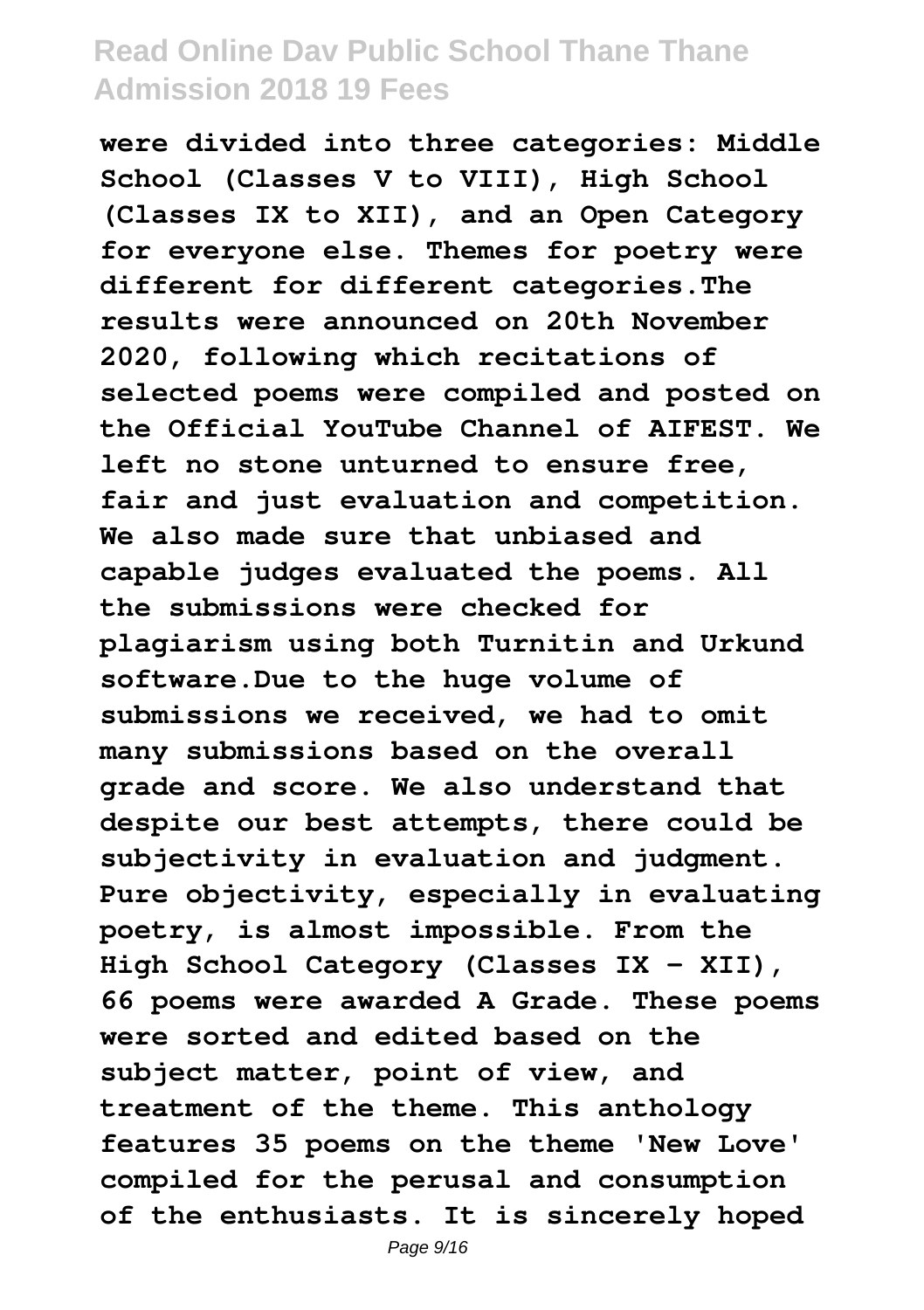**that this anthology will find its place in libraries and book houses as a periodical literary compilation documenting the output of a pandemic stricken multitude. Poets Featuring in this Volume1.Nandini Pandey, Delhi Public School, Bidhannagar, Durgapur, West Bengal 2.Akshat Garg, Aggarwal Public School, Ballabgarh, Faridabad3.Tapatya Basak, Pramila Memorial Institute, Deshbandhu Nagar, Kolkata4.Malavika R, Holy Trinity School, Kanjikode West, Palakkad5.Prarthana Vijayakumar, Shraddha Children's Academy, Kottivakam, Chennai6.Yastika Jain, DAV Public School, Sector-14, Faridabad7.Nalini Sinha, DAV Public School, Sector-14, Faridabad8.Rainna, DAV Public School, Sector-14, Faridabad9.Adrita Mukherjee, DAV Public School, Sector 14, Faridabad10.Resham Chopra, DAV Public School, Sector-14, Faridabad11.Pranami Bharali, Gurukul Sikshyayotan Junior College 12.Tulsi Nambiar, Hebron School, Lushington Hall, Ooty13.Arpan Shah, Sunbeam School Varuna, Varanasi, Uttar Pradesh14.R Swarnakamatchi, Amrita Vidyalayam Thoothukudi15.Jaya Jha, Amity International School, Sector-46, Gurgaon, Haryana16.Adithya V, St Antony's Public School, Anakkal, Kottayam17.CK Amizhdini**

Page 10/16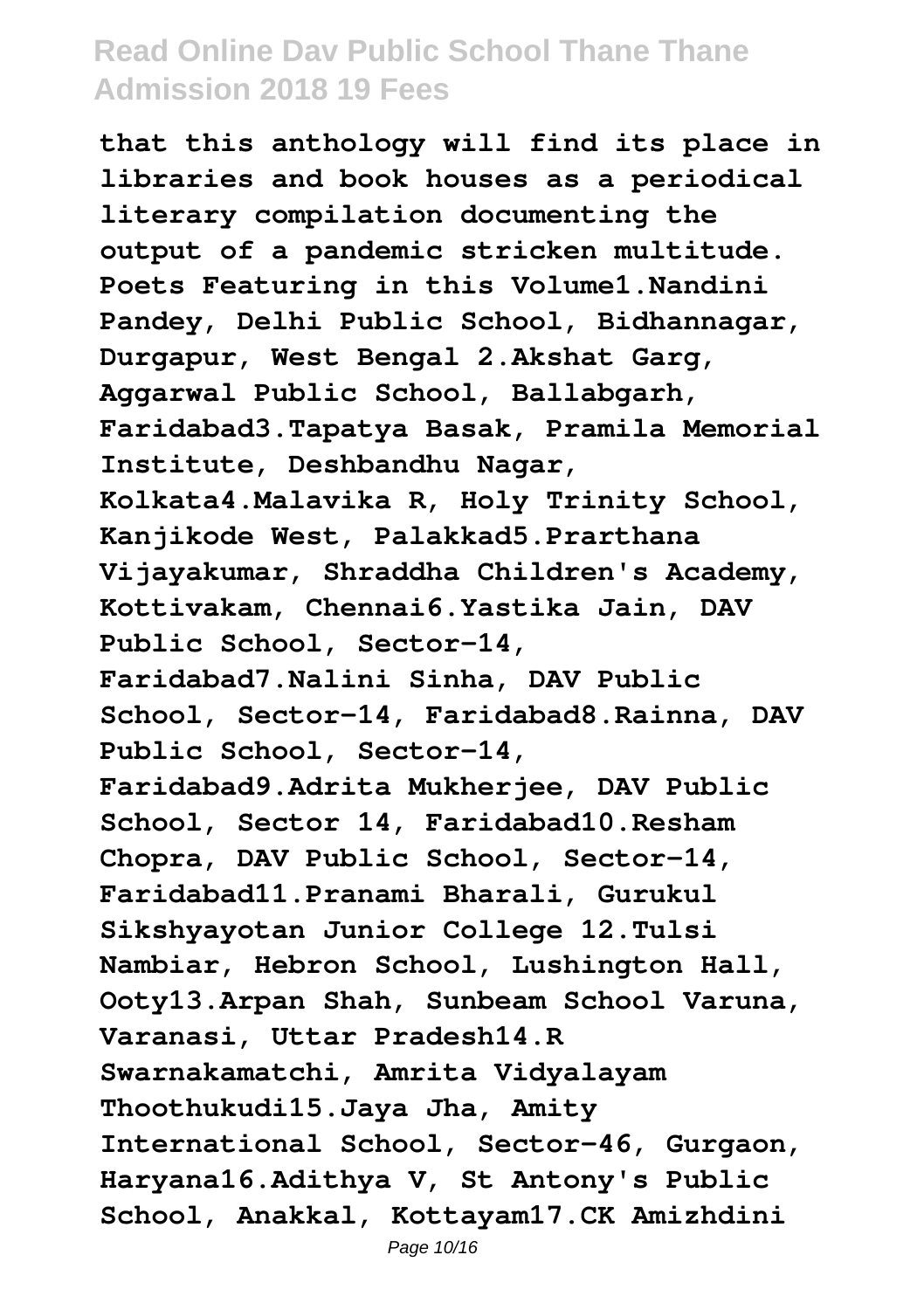**Rose, Little Flower School, Nagercoil, Tamil Nadu18.Rashmi Agrawal, Little Flower School, Chargawan, Gorakhpur, Uttar Pradesh19.Ayshmita Biswas, Vraj Green Valley, Thane (West), Maharashtra20.Arijit Mukherjee, DAV Public School, Raniganj, West Bengal21.N Ashwini, Amrita Vidyalayam, Thoothukudi22.Subhanghi Saha, Delhi Public School, Durgapur, Sector 2D Bidhannagar23.Adhittya Sivaram, Amrita Vidyalayam Senior Secondary School, Thoothukudi24.Anushka Chatterjee, Delhi Public School, Durgapur25.Akshara S Nair, DAV Public School, Sector-14, Faridabad26.Shrest Baranwal, RLJDMCDAV Public School, Raniganj, West Bengal27.Tanisha Jain, RLJDMCDAV Public School, Raniganj, West Bengal28.Abhiruchi Vishal Dabhade, SREF, Bhavani Nagar, Ahmednagar, Maharashtra29.Ashmita RK, Amrita Vidyalayam, Thoothukudi30.Anirudh, DAV Public School, Sector-14, Faridabad31.Jazi Yvonne Minimo, Quezon City, Metro Manila, Philippines32.Palak Chaudhary, DAV Public School, Sector-14, Faridabad33.Sherebanu Barnagarwala, Medicaps International School, Rau, Indore34.GV Rajalakshmi, Aggarwal Public School, Sector-3, Faridabad35.Samarpita Philipp, DAV Public School, Sector-14, Faribabad**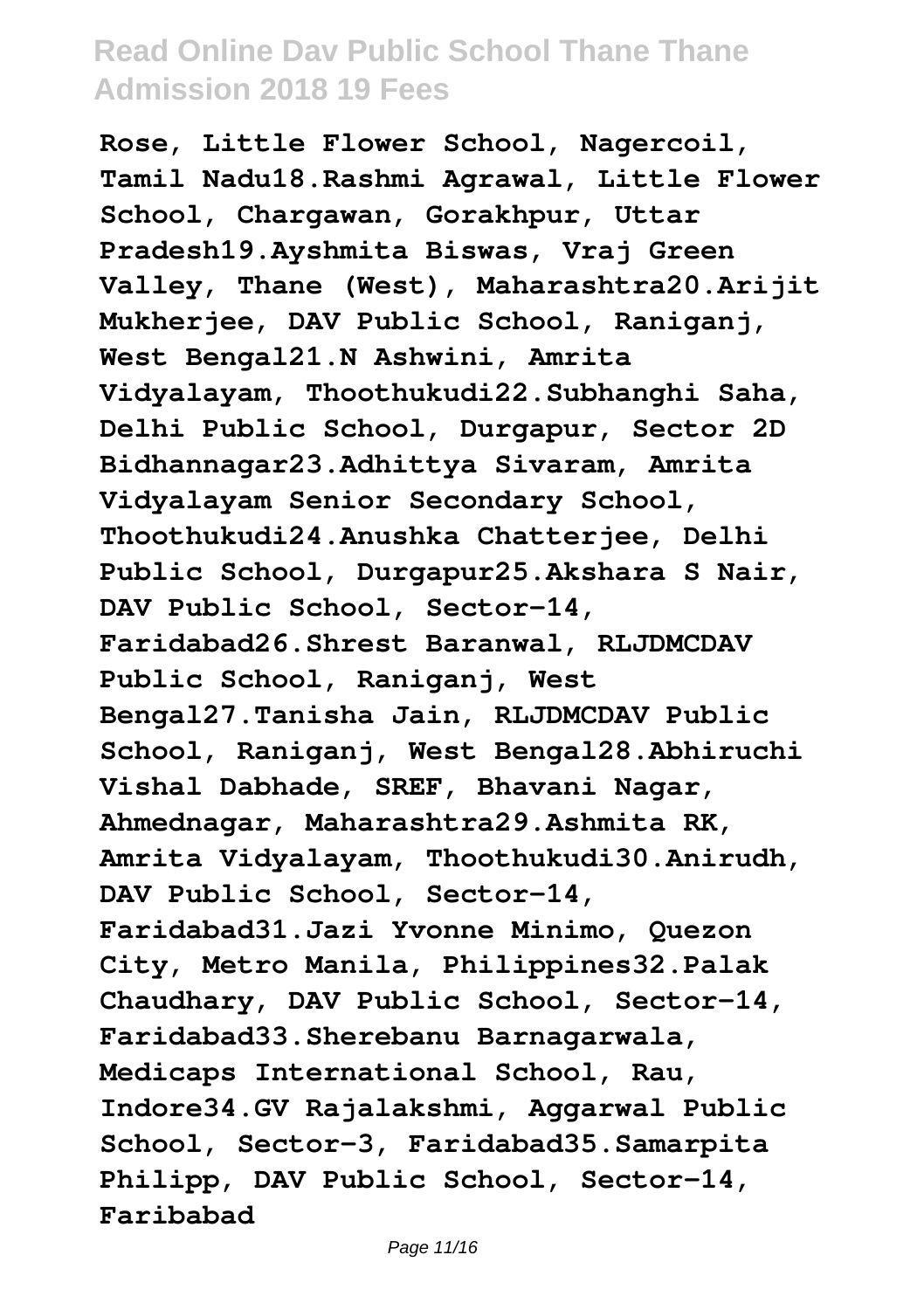#### **Field & Stream Ujala An Anthology of High School Poetry A Survival Guide Notes on the History and Antiquities of Chaul and Bassein**

Ujala is an autobiographical narrative of a girl's journey from childhood to motherhood. This Bengali book depicts her journey through various phases of her life, filled with many moments of truth. She expresses her emotions as a daughter, a wife, and a mother and authentically narrates her experiences and exposures in life that helped her become a mature human being. The county families of the United Kingdom or, Royal manual of the titled and untitled aristocracy of Great Britain and Ireland. Containing a brief notice of the descent, birth, marriage, education, and appointments of each person, his heir apparent or presumptive, as also a record of the offices which he has hitherto held, together with his town adress and country residences. Rhymes and Rhythms of New Love The Story of Guru Nanak Report - Public Accounts Committee The county families of the United Kingdom American College and Public School Directory Virat is completely different from what his dad wants him to be. With Ankit & Saurav, who are like brothers to him and his girlfriend Manya, his life is perfect until one fateful day when his world falls apart. Accompanied by original documents including agreements, speeches, and treaties, more than six hundred alphabetically arranged entries cover such topics as

Page 12/16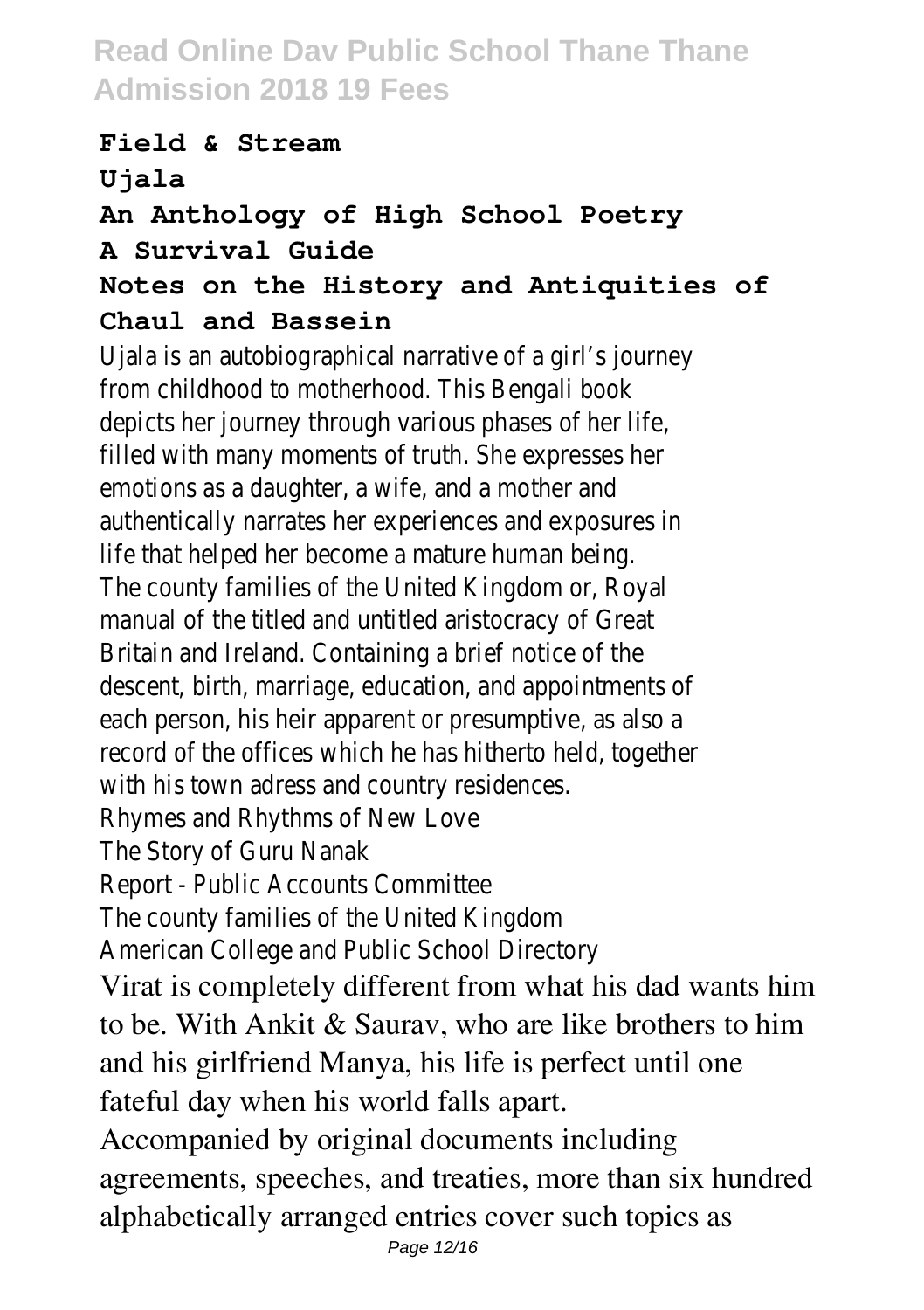# cultural displacement, doctrines, and disruptive migration. 1877, [4.] Advertiser Handbook of Universities Chicago Legal News

#### Leading Self & Beyond

*作者的话 虽然我是个喜欢旅游的人,但我一向没有想到去伊斯坦布尔,也不很想去土耳其观光,因为对一 个基督徒来说,伊斯坦布尔正见证了基督教在小亚细亚的衰微。这个原称为君士坦丁堡的城市,有整千年 的时间,是疆土横跨欧亚非三大洲的基督教拜占庭王朝(东罗马帝国)的国都,而土耳其则是新约时期基 督教的中心。 外邦人信基督教,就是从土耳其开始,甚至"基督徒"这个称呼,也是从土耳其的安提阿 (Antioch) ,使徒约翰在晚年时都在土耳其西南部牧养教会。但是今天,基督教会几乎已从这块土地上消失,现代的 土耳其百分之九十九点八的人口是回教徒。 我常想,到伊斯坦布尔和土耳其观光,遍目所见都是回教取代 基督教会的现实,会引起太多的伤感。如果不是被所服务的马来亚大学派遣去出席在伊斯坦布尔举办的2 002年第二十八届欧洲生物化学学会联合大会,我可能不会踏入土耳其的国境呢!但是我感谢神这个安 排,因为经过这次的伊斯坦布尔和土耳其之旅,神给我一个负担要去了解中东基督教会衰微的来龙去脉, 这本小书,就是我就这课题所做的一些研读的成果。我的祷告是:愿这本小书所描述的事件能作为教会的 警惕,也愿这本书能成为众教会的祝福。 ▊作者简介 陈业宏博士 - 台湾大学化学系学士 - 美国芝加哥大学化学系博士 - 现任马来亚大学分子医学系教授 - 着有《耶路撒冷的呼唤》《不堪回首伊 斯坦布尔——中东基督教会的衰微》《凡有耳的,就应当听:启示录七教会与拔摩岛所见所思》《千年 脚踪——保罗在希腊与罗马》等书。*

*Leading Self & beyond is not about the messenger. It's about the message. Everything which had to be said in this world is already said and there is nothing more to add. The message as such is everywhere, all pervading and is as alive and fresh as life itself though nothing unheard of before. It's all about knowing & being self!! The message is probably as old as the civilization itself. The same message perhaps is being propagated by thousands of persons around the world in thousand*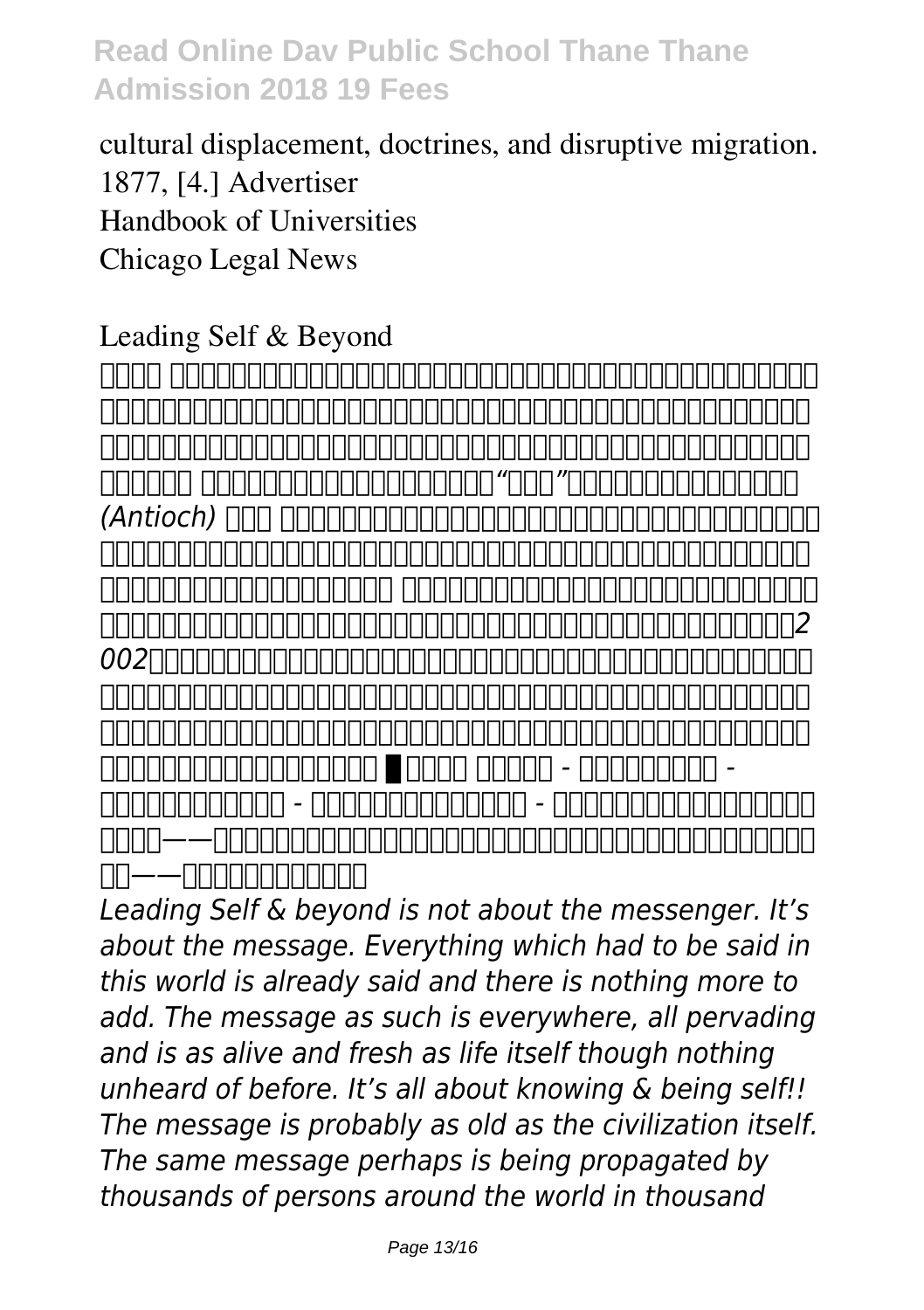*different ways to help people connect with it. The newness could be in the packaging of the message! The Young Lawyer's Jungle Book Detailed Project Profiles on Hi-Tech Plastic Products (2nd Revised Edition)*

*The American Biology Teacher*

*A new gazetteer; or topographical dictionary of the British islands and narrow seas*

*Colonialism*

This groundbreaking study explores the later lives and latelife writings of more than two dozen British women authors active during the long eighteenth century. Drawing on biographical materials, literary texts, and reception histories, Devoney Looser finds that far from fading into moribund old age, female literary greats such as Anna Letitia Barbauld, Frances Burney, Maria Edgeworth, Catharine Macaulay, Hester Lynch Piozzi, and Jane Porter toiled for decades after they achieved acclaim -- despite seemingly concerted attempts by literary gatekeepers to marginalize their later contributions. Though these remarkable women wrote and published well into old age, Looser sees in their late careers the necessity of choosing among several different paths. These included receding into the background as authors of "classics," adapting to grandmotherly standards of behavior, attempting to reshape masculinized conceptions of aged wisdom, or trying to create entirely new categories for older women writers. In assessing how these writers affected and were affected by the culture in which they lived, and in examining their varied reactions to the prospect of aging, Looser constructs careful portraits of each of her Subjects and explains why many turned toward retrospection in their later works. In illuminating the powerful and often poorly Page 14/16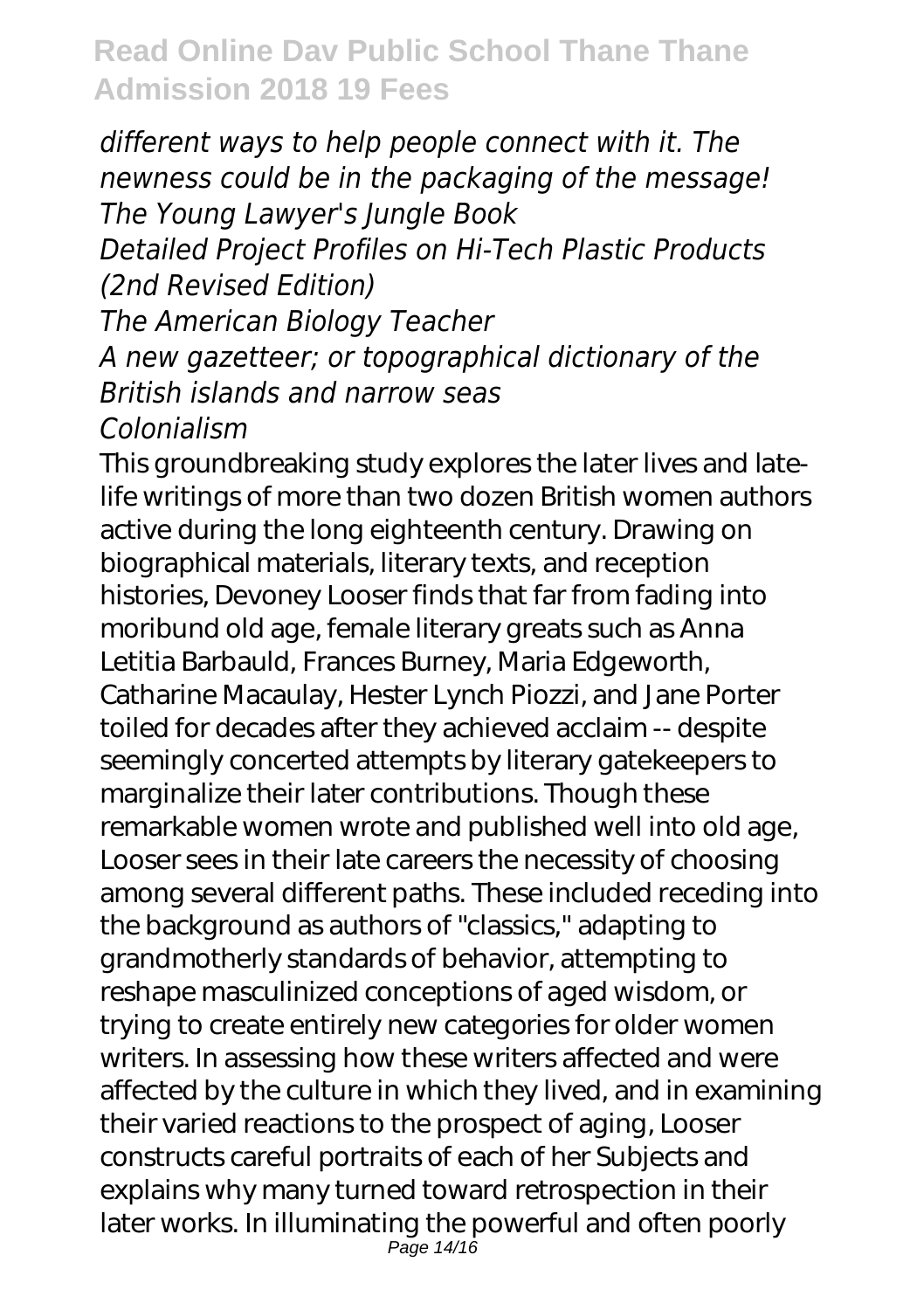recognized legacy of the British women writers who spurred a marketplace revolution in their earlier years only to find unanticipated barriers to acceptance in later life, Looser opens up new scholarly territory in the burgeoning field of feminist age studies.

Reference IndiaBiographical Notes about Men & Women of Achievement of Today & TomorrowAsian WomenThe Hindu IndexRhymes and Rhythms of New LoveAn Anthology of High School Poetry

Must-see Websites for Parents & Kids

The Forbidden Line

Who's who of Indian Writers, 1983

Historical Record ...

#### Dissertation Abstracts International

The most outstanding young achievers, all in one place – right at the top. Read about them and be inspired! Here's your chance to meet the highperforming young Indians who have excelled in different fields, from studies to sports, scientific innovations to community projects, acts of bravery to subject Olympiads, TV and cinema to language and big ideas. Roll of Honour is a ready reckoner of brilliant successes, complete with lively lists and inspiring information. Featuring spelling bee winners, national examination toppers, sports champions, Olympiad toppers, and science fair stars, this is a comprehensive Who's Who of young people who have set the bar high, gained recognition and won accolades for their commendable achievements in school and outside of it. Alongside Indian children and teens, there are foreign role models, too,<br>Page 15/16